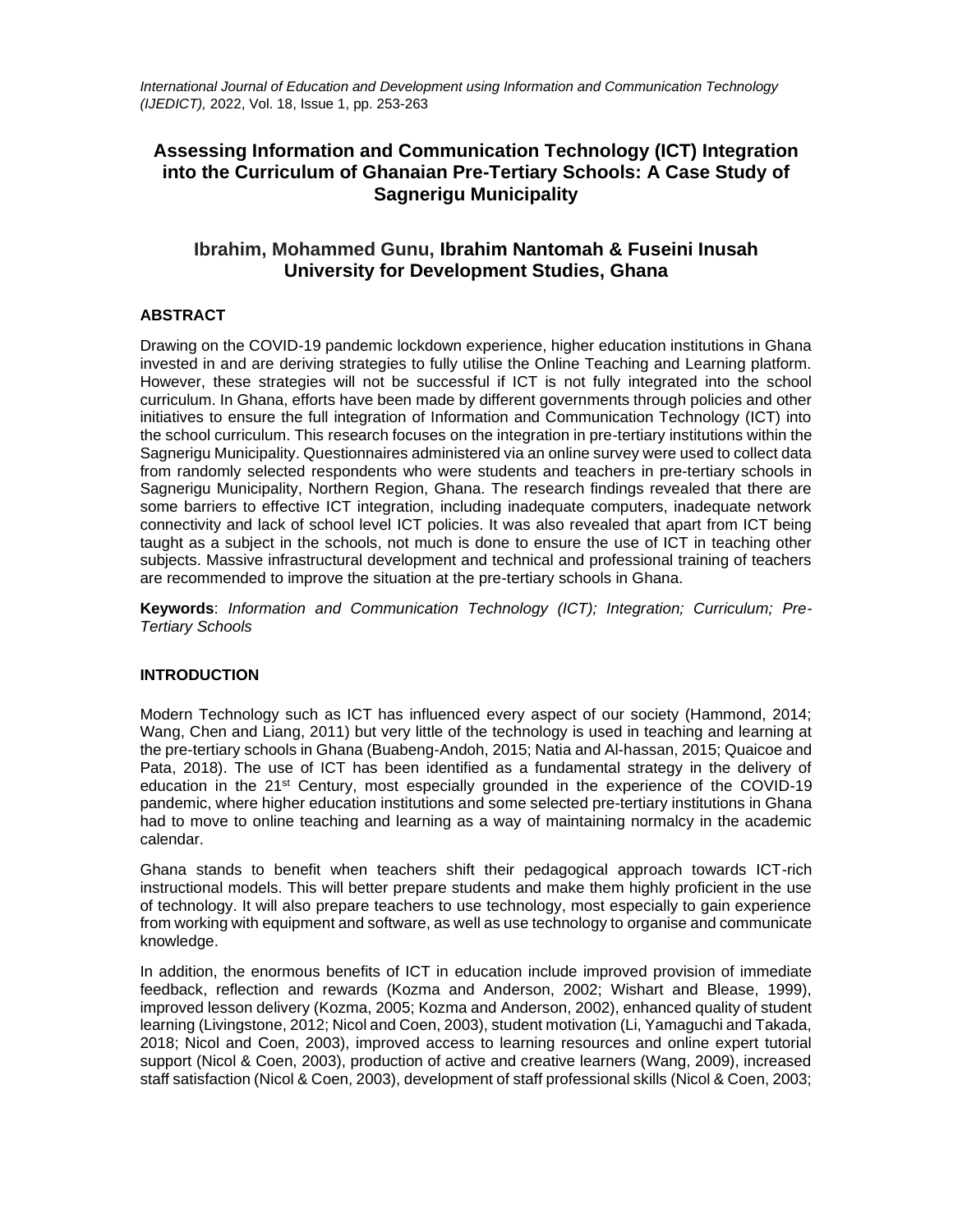Wang, 2009), improvements in organisational efficiency and innovation (Nicol & Coen, 2003; Wang, 2009), and enhanced public profile of the institution and its attendant wealth creation benefits (Nicol & Coen, 2003).

To achieve these benefits as outlined above, many countries have considered the integration of ICT into teaching and learning as a key driving factor. ICT can revolutionise education delivery (Gyamfi, 2017) in Ghana by transforming the teaching and learning methods which have the potential to improve the quality of education (Reynolds, Treharne, and Tripp, 2003) as enshrined in SDGs 4.

This research focuses on integration of ICT into the Ghanaian pre-tertiary schools' curriculum to transform the delivery of education. The integration of ICT into the school curriculum requires a paradigm shift from the use of equipment as an ICT based approach, to incorporation of an instructional approach that requires the use of ICT in the planning, implementation, and evaluation of instruction (Wang, 2009). Technology integrated into the curriculum will result in boosting the efficiency of student achievement and better learning outcomes.

The rapid shift of higher education institutions in Ghana during the COVID-19 lockdown to online teaching and learning excluded some of the students from the online teaching and learning experience as they were ill prepared for the shift. The integration of ICT into the curriculum will end these exclusionary issues as both teachers and students will be well prepared at the pre-tertiary level to cope with the ICT-rich school learning environment in the higher educational institutions. Full integration of ICT techniques into regular classroom practices will provide an opportunity for interactive learning among students and make learning interesting (Alkahtani, 2017). ICT has come to stay therefore an incorporation of ICT into pedagogical practices will help transform the educational system in Ghana. This research seeks to provide an impetus to support Ghana to fully embark on this progressive journey to the future.

For students in Ghana to be able to compete with their colleagues in other parts of the world, they must be prepared to use technology. The need for technology skills is an important factor in almost all workplaces. Technologically endowed students have better chances of securing jobs and attaining outstanding levels of performance in their workplaces (Savage and Brown, 2014). However, the daunting task of ensuring the full integration of ICT into classroom instruction remains the critical issue which requires high level governmental intervention (Pittman and Gaines, 2015). The current commitment and the steps taken by the Ghanaian government to integrate ICT into the curriculum in pre-tertiary schools require improvement, as there are some bottlenecks impeding the complete integration, including inadequate infrastructure, insufficient technological tools and technical know-how of teachers, inadequate teacher motivation to use ICT tools, perceptions of teachers on the use of ICT in the delivery of education, among others. For the pre-tertiary student to be well prepared for tertiary education, technology integration and usage is non-negotiable.

The main aim of this research is to assess the level of integration of ICT into the pre-tertiary curriculum in Ghana using Sagnerigu Municipality in Tamale as a case study. This Municipality has been selected because of its socio-economic characteristics. It has both rural and well-endowed urban schools in the Northern Region of Ghana with higher enrolments in schools. This therefore represents the Ghanaian typical school system. The study is also aimed at assessing the ICT infrastructure in schools in the study area, professional development of teachers for school-wide ICT usage, school-based policy strategies for the usage of ICT in teaching and learning and the barriers to the use of ICT in education delivery in Ghana. The research question that guided the study is thus presented.

### **RESEARCH QUESTION**

What are the intricacies of ICT integration into Ghanaian Pre-tertiary schools' curriculum?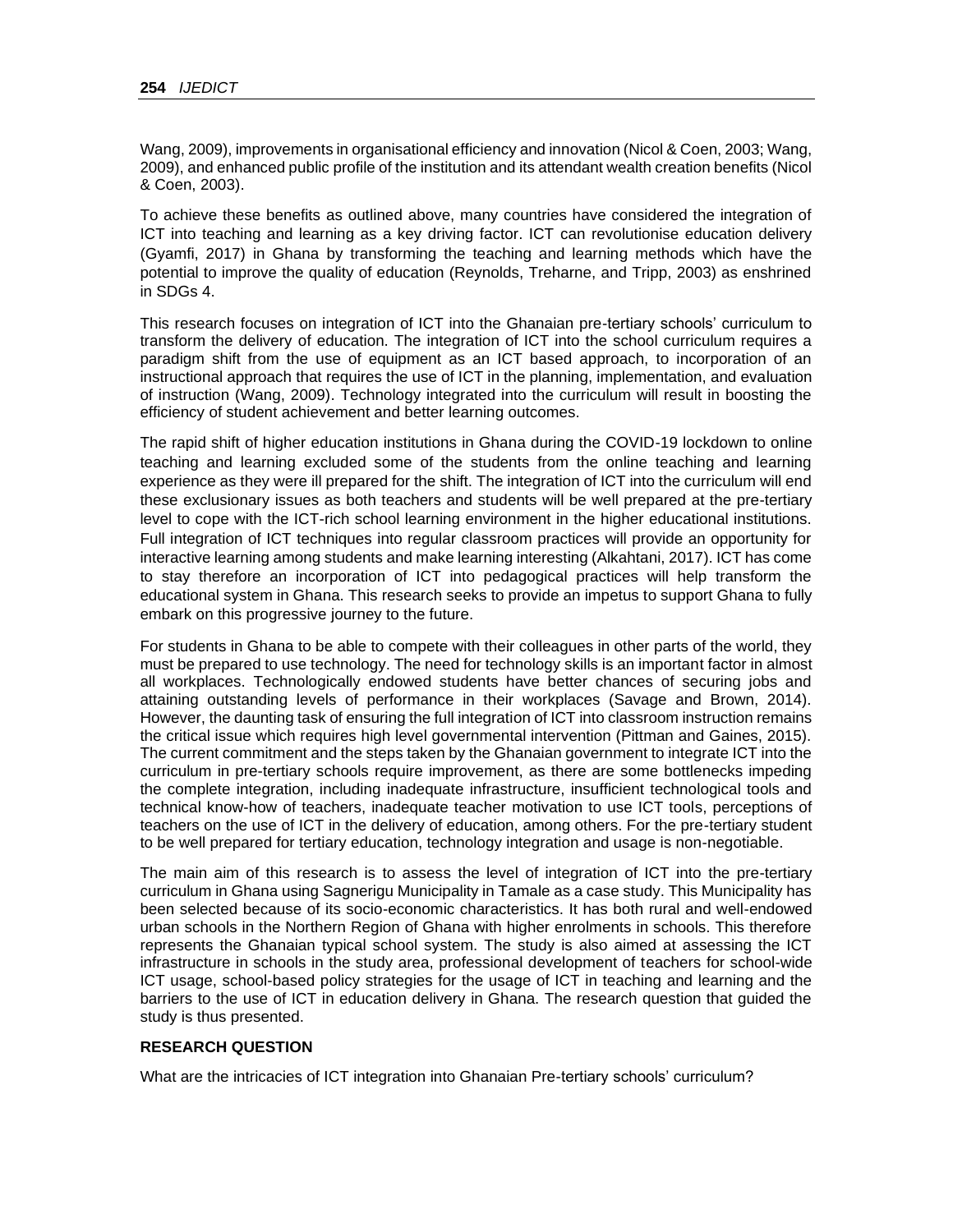### **REVIEW OF RELEVANT LITERATURE**

### **The Impact of ICT in Teaching and Learning**

The utilisation of ICT in the school environment has become the new norm especially since the outbreak of COVID-19. ICT has made a great impact in education especially in the areas of record keeping, creation of online modules for teaching and learning, and the use of ICT tools to facilitate the teaching and learning of other subjects. Currently, some educational institutions do not require students to be physically present in the classroom. Remote learning is preferred, and the learning resources are available online for students. ICT is now an integral part of teaching and learning as it affords both students and teachers an opportunity to learn new things and to develop new ways of teaching and learning (Dei, 2018; Qaddumi, Bartram and Qashmar, 2021).

A study conducted in basic schools by Wikan and Molster, (2011) revealed that few teachers integrate ICT techniques into their classroom teaching and learning while most of the teachers utilise ICT lesson preparation and information searching. They concluded that ICT integration is infrequently utilised in the delivery of education.

The use of technology or computers have become essential tools that enable teachers to perform their professional assignments. Teachers use computers to prepare their lessons for teaching, to write lesson notes, analyse their students' grades and marks, and communicate with students and colleague teachers. This notwithstanding, many teachers do not use computers and do not encourage their students to use them in the teaching and learning activities. Among the early researchers, Dellit, (2002) is of the view that the use of ICT does not inevitably guarantee quality teaching and learning as it can also be used to promote immoral activities or inconsequential activities.

Effective utilisation of technology in education delivery was found to support the preparation of students to be active and effective citizens in increasingly democratic societies (John and Sutherland, 2004). This made ICT a powerful tool in teaching and learning in the schools. In this new era of ICT where its integration is encouraged, teachers with the pedagogical expertise who are willing and ready to guide their students to construct meaningful knowledge, will make an impact in the teaching and learning process if they effectively integrate technology. The possession of ICT knowledge and skills will support school management and influence the use of ICT in the classroom (Mirzajani *et al.*, 2016; Li *et al.*, 2019; Nath, 2019).

According to Condie and Munro, (2007) the effective integration of ICT skills into teaching and learning positively impacted the learning process. Students were found to benefit from the use of ICT in many ways. Wishart and Blease (1999) indicated that the use of ICT enabled students to get immediate feedback and rewards, while Kozma (2005) stated that ICT usage could improve access to education as well as improve lesson delivery, and Kozma and Anderson (2002) concluded that education was being transformed by ICT through the introduction of new curricular based on real-life problems, providing opportunities for feedback and reflection and providing diverse tools to improve learning.

### **Trajectories of ICT policy and Education in Ghana**

The integration of ICT techniques into the Ghanaian pre-tertiary schools' curriculum is a requirement driven by policies such as the Ghana ICT for Accelerated Development Policy (ICT4AD) among others. ICT has what it takes to influence every facet of the school activities. Therefore, to promote creativity, professional development, information management and better methods of teaching and learning, schools must promote the effective usage of ICT.

The usage of ICT for teaching and learning is gaining global acceptance but in Ghana, the efforts made to promote the usage of ICT in education began to receive government attention only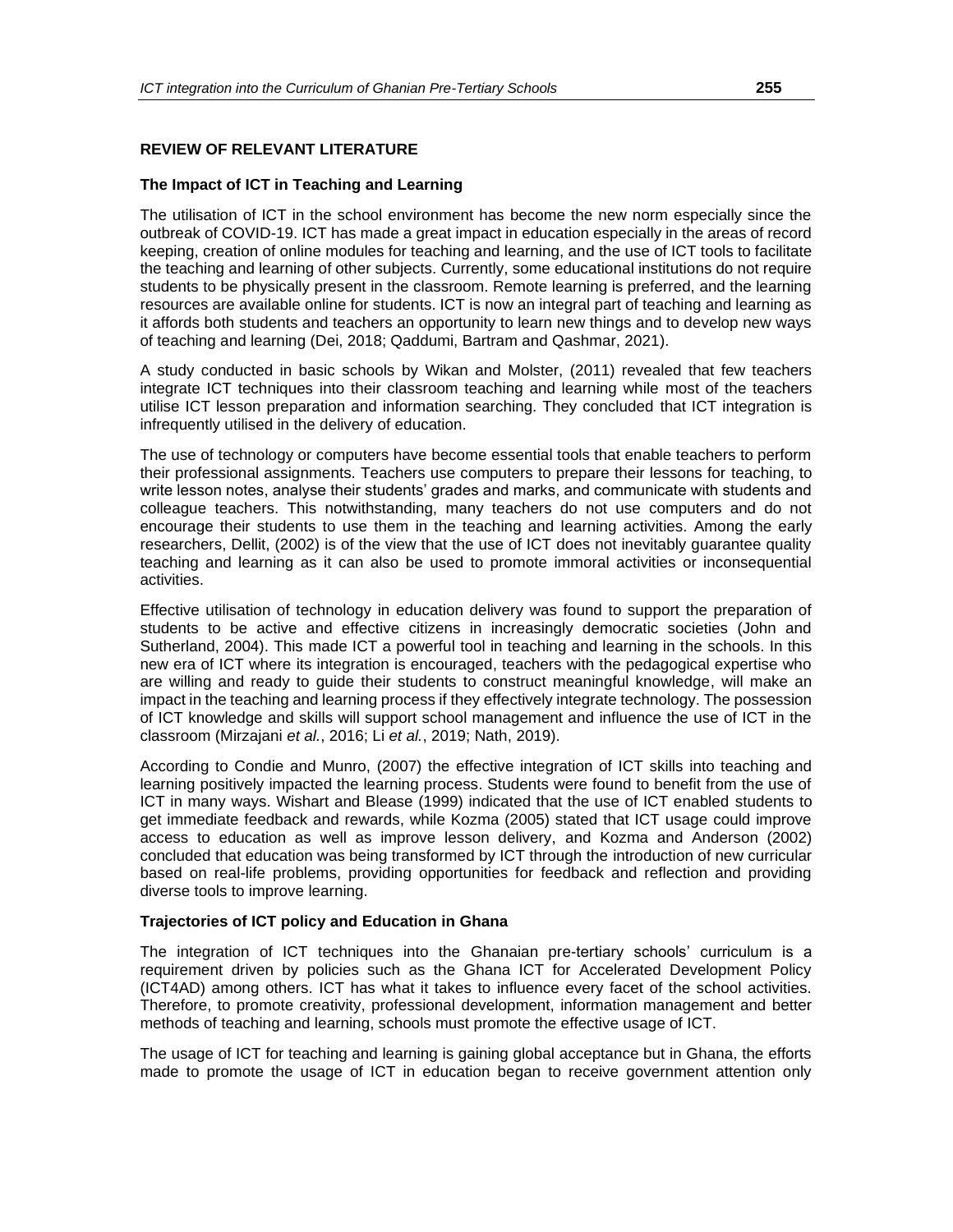recently. The Ghanaian government, in an effort to integrate ICT in teaching and learning and other sectors of the economy, developed several ICT policies to guide the process.

The first national policy on ICT in Ghana is the Ghana ICT for Accelerated Development Policy (ICT4AD) which was developed in June 2003. The 14 pillars of the ICT4AD include the promotion of ICT in Education National Pre-tertiary Education Curriculum Framework (n.d.). The main objective of this policy is the promotion of an improved educational system driven by the deployment and utilisation of ICT, to ensure the delivery of educational services at pre-tertiary and tertiary institutions to enhance access (National Pre-Tertiary Education Curriculum Framework, 2018). The strategies to be implemented to achieve the objectives include the introduction of computers into all the pre-tertiary institutions and promoting Internet access to all educational institutions in Ghana (schools, colleges, and universities).

The second national policy on ICT was the ICT in Education Policy developed in November 2008. The overall goal of this policy is to provide a platform for graduates from Ghanaian institutions to self-confidently utilise ICT skills to construct meaning, knowledge, and initiate innovative technological inventions (Ministry of Education ICT in Education Policy, 2008). The strategies employed to achieve this included equipping and re-tooling teacher training colleges to train creative and innovative teachers, ensuring basic training in ICT skills for Ghanaian teachers, providing a platform for ICT integration into the teaching and learning process at all levels of the educational system, and the introduction of ICT as a teaching subject (Ministry of Education ICT in Education Policy, 2008).

The ICT in Education Policy (2015) was the next to be developed by the government. This policy is hinged on three pillars, namely ICT as a learning and operating tool, integration of ICT into teaching and learning, as well as ICT as a career opportunity for students. The introduction of ICT at all levels of the Ghanaian education curriculum is seen as an important means of sustaining the integration of ICT and stimulating the interest of students (Ghana ICT in Education Policy, August 2015)

As a way of implementing these policies, government has made several efforts, including making the study of ICT compulsory at all levels of education, distribution of laptops to teachers, distribution of computers and Uninterruptible Power Supplies to 926 basic, Senior High and a few tertiary institutions as well as the training of basic school teachers on the use of technology. There has also been an installation of wireless Internet facilities in about 700 Senior High Schools and selected Colleges of Education and Nursing Training Colleges across the country. This notwithstanding, there are challenges hindering the effective integration of ICT.

### **Challenges to Effective ICT Integration**

ICT integration into teaching and learning is the use of technology to guide students to construct their own knowledge. The use of ICT in education goes beyond teaching learners how to use computers. In this direction, ICT usage in most Ghanaian pre-tertiary schools is still limited to computer literacy. There are several challenges that work against the effective integration of ICT into education in Ghana. Some of them include inadequate computer skills among teachers, inadequate number of available computers, and lack of maintenance and technical assistance (Gasior, 2013). Other barriers to ICT integration include fear of change, inadequate time, lack of accessibility, lack of confidence on the part of some teachers, lack of appreciation of the benefits of ICT, and inadequate resources (Alkahtani, 2017; Mafuraga and Moremi, 2017).

In addition, Balanskat, Blamire and Kefala (2006) categorised the barriers to ICT integration into three main types: system, school, and teacher level barriers. System level challenges are those that are related to the wider educational framework, the school level barriers are closely connected to the institution such as poor infrastructure and limited access to ICT tools. Teacher level barriers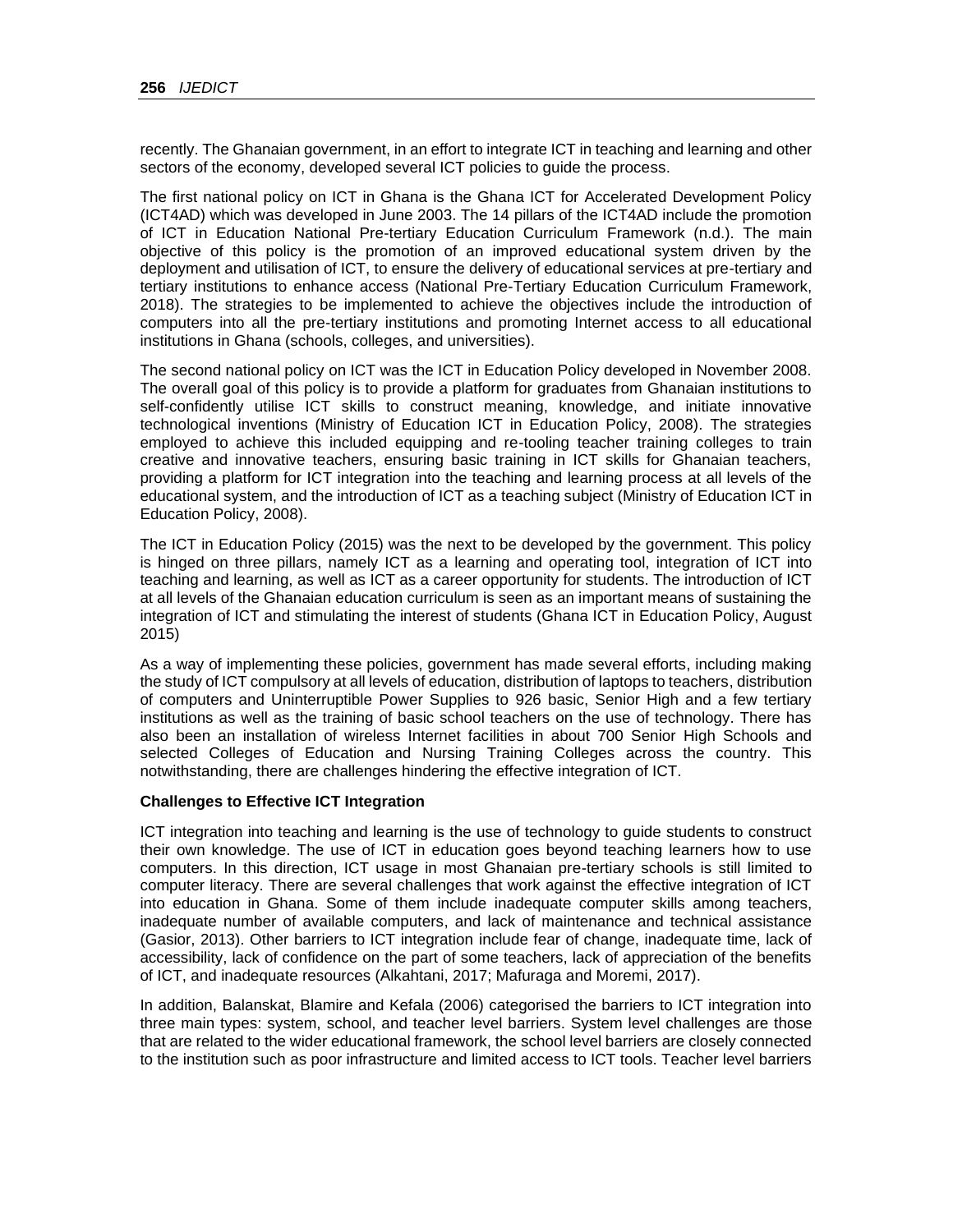are related to teachers' attitude such as lack of motivation, inadequate skills, and unwillingness to adapt to change.

### **METHODOLOGY**

The study was limited to pre-tertiary schools within the Sagnerigu Municipality. The Sagnerigu Municipality has a total of 5 Senior High Schools (SHS) and 82 Junior High Schools (JHS) which constitute the pre-tertiary institutions within the context of the study area. The SHS operates the double track system, Gold, and Green - students are allocated to either a green or gold track for each form and alternate the attendance at classes by track. Out of the 82 Junior High Schools in the municipality, 47 were randomly selected while one out of the two tracks in Senior High Schools was also selected for the study. The number of students in the 5 Senior High schools at the time of this research stood at 12,585 (with 6,290 students constituting the track under study) while the 47 selected Junior High Schools had 9,590 students. The total number of teachers at the Senior High Schools was 535 (with 272 constituting the number of teachers in the track under study) while that of the selected Junior High Schools was 664.

The population for the study was 15,880 students and 936 teachers. Given that the Senior High Schools run a double-track system, the track that was in school at the time of this research was the group considered. Data were collected using hard copy questionnaires and an online survey. The online survey was designed for the teachers since they had devices that they could use to access the Internet, while the hardcopy questionnaire was administered to the students. In all, 478 respondents were randomly selected for the study, comprising 114 teachers and 364 students. The 114 teachers represented 82 JHS teachers and 32 SHS teachers, while the 364 studentrespondents were made up of 214 JHS students and 150 SHS students. The data collected which was purely quantitative were analysed using Statistical Package for Social Sciences (SPSS). The results were presented in tables, frequencies, percentages, and charts for ease of understanding.

### **RESULTS**

### **Background/Characteristics of Respondents**

The findings in Table 1 below shows that there are more male teachers (82.5%) than female teachers (17.5%) in Junior and Senior High schools in the selected study area. The results in Table 2 also show a higher percentage of male students (60.2%) to female students (39.8%). These findings suggest that there is gender disparity among both students and teachers in the pre-tertiary institutions in the study area. The gender disparity in teachers may be because of the tendency for more males to enrol in teacher training institutions as compared to their female counterparts. The gender disparity in students may be because of factors such as poverty, child labour and teenage pregnancy that compel females to drop out of school.

| <b>IQUIC I.</b> OCINCI - ICQUICIS |                  |                |  |
|-----------------------------------|------------------|----------------|--|
| Gender                            | <b>Frequency</b> | Percentage (%) |  |
| Female                            | 20               | 17.5           |  |
| Male                              | 94               | 82.5           |  |
| <b>Total</b>                      | 114              | 100            |  |

|  |  |  |  | Table 1: Gender - Teachers |
|--|--|--|--|----------------------------|
|--|--|--|--|----------------------------|

| $i$ avic $\boldsymbol{z}$ . Octive - Students |                  |                |
|-----------------------------------------------|------------------|----------------|
| Gender                                        | <b>Frequency</b> | Percentage (%) |
| Female                                        | 145              | 39.8           |
| Male                                          | 219              | 60.2           |
| <b>Total</b>                                  | 364              | 100            |

# *Table 2: Gender-Students*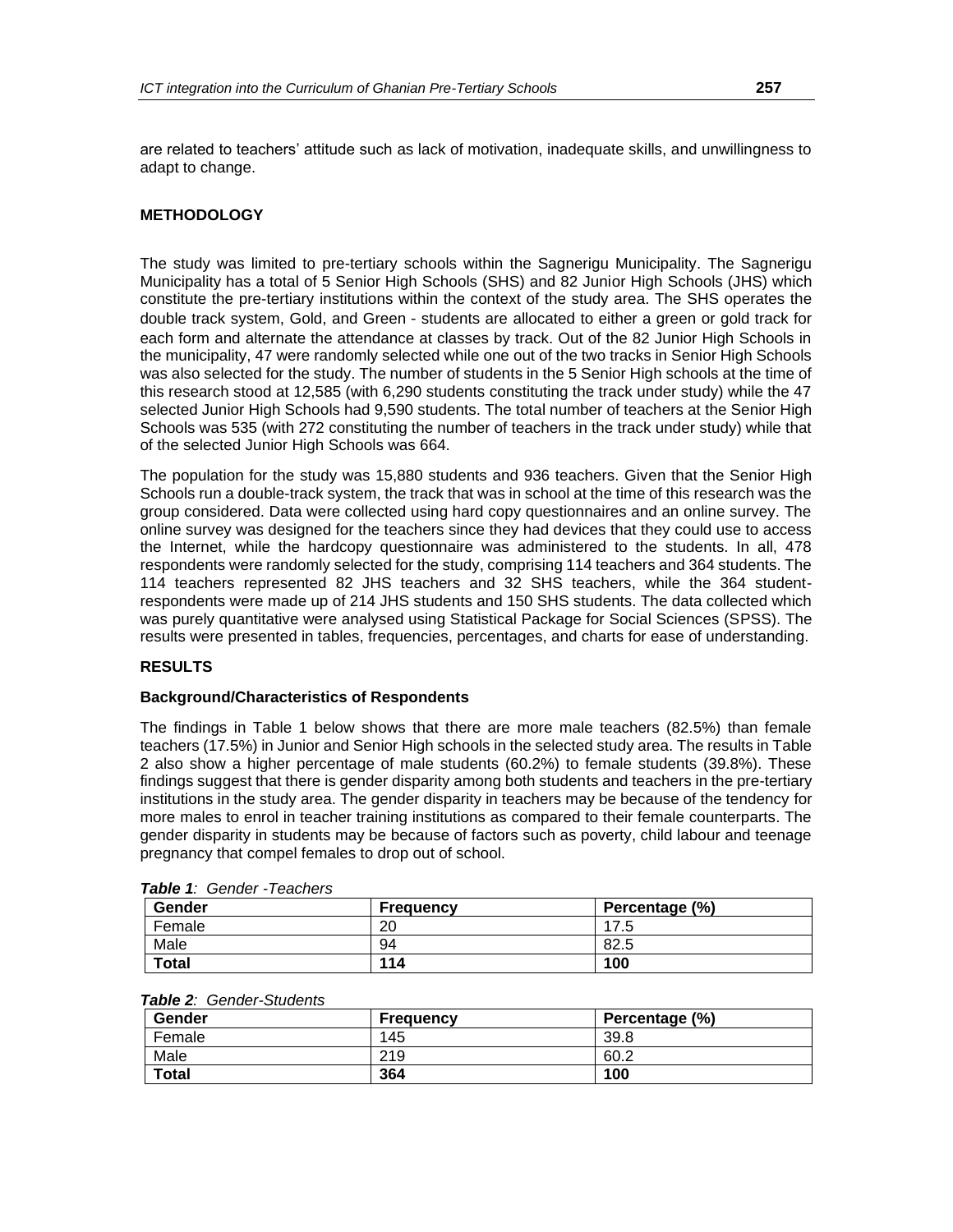# **ICT Tools Available to Students Outside of the School**

Figure 1 shows the ICT tools that are available to students outside school. Apart from digital readers (19.5%) and digital cameras (23.9%), most of the students have access to mobile phones (83.4%), video players (42.4%), desktop and laptop computers at home. This shows that there is more access to ICT tools by students at home as compared to when they are in school. It should be noted that the use of most of these devices, especially mobile phones is not allowed in Ghanaian pre-tertiary schools.



**Figure 1**: ICT tools available to students at home

# **ICT Infrastructure in Schools**

The data in Table 3 indicate that there is an improvement in the provision of ICT infrastructure in Ghanaian schools except in the provision of mobile phones by schools. Predominant among the infrastructure are desktop and laptop computers. Even though very few of the Junior High Schools have computer laboratories, all five Senior High Schools have computer laboratories equipped with desktop and laptop computers and projectors. There is also an improved access to Internet connectivity in the Senior High Schools because of the government's initiative to provide about 700 Senior High Schools and Colleges of Education with Wireless Internet connectivity. The results also show that the few printers (5.3%) found in some of the schools are only used for administrative purposes, except during examination periods. Usage at 18.4% for smart TVs are mostly coming from the Junior High Schools and the study revealed that those schools have partnership agreements with Discovery Learning Alliance, an NGO that provides the TVs for the purposes of distance learning.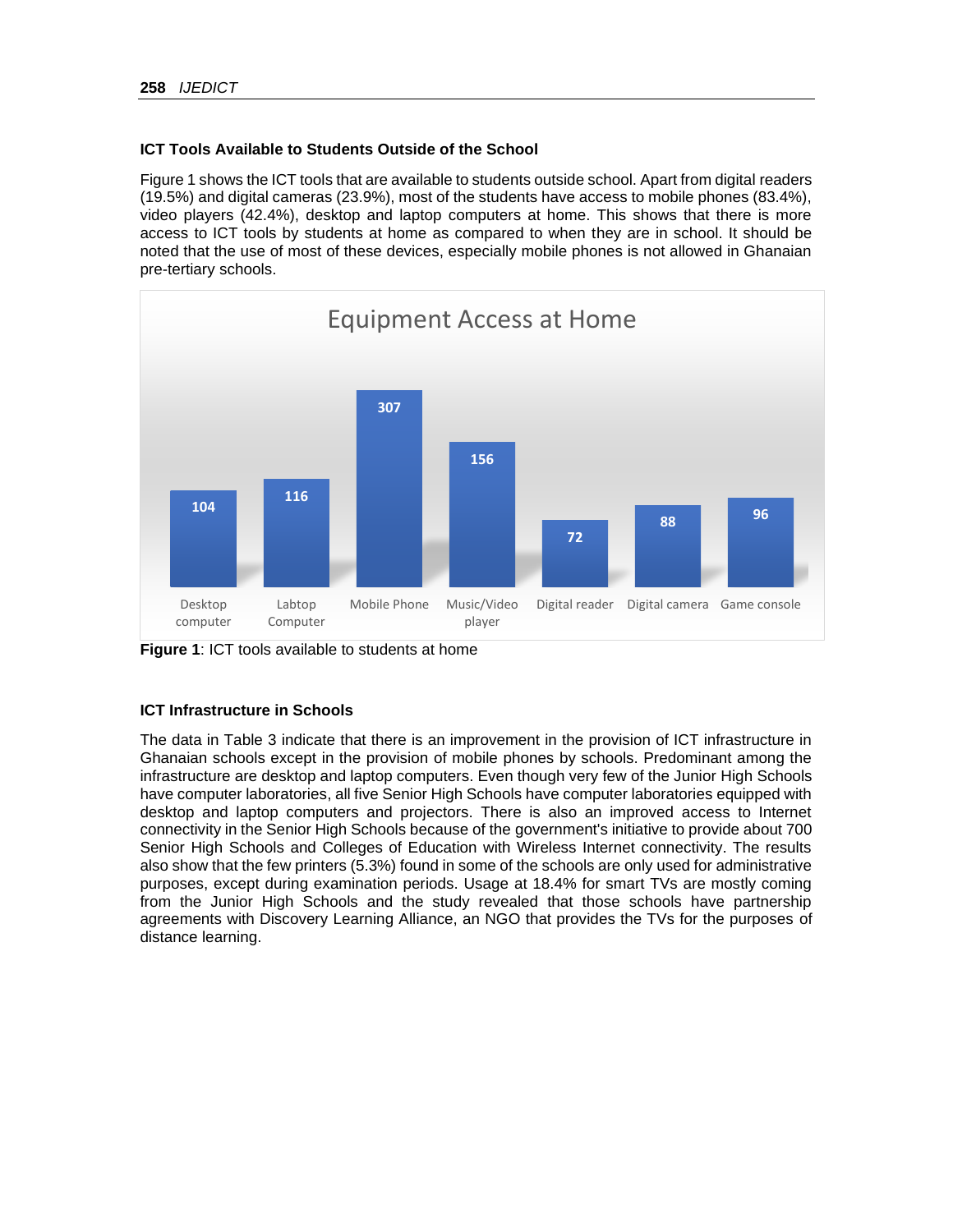| <b>Digital device</b>           | <b>Frequency</b> | Percentage (%) |
|---------------------------------|------------------|----------------|
| Desktop computer                | 72               | 63.2           |
| Laptop computer                 | 47               | 41.3           |
| Mobile phone provided by school | 0                | 0              |
| Projector                       | 36               | 31.6           |
| Smart TV                        | 21               | 18.4           |
| Printer                         | 6                | 5.3            |
| Interactive whiteboard          | 18               | 15.8           |
| Internet connectivity           | 58               | 50.9           |

# *Table 3: ICT infrastructure*

# **Professional Development for Teachers Using ICT**

The data in Table 4 clearly shows that serious efforts are needed to improve the provision of professional development of pre-tertiary teachers regarding ICT. Most of the teachers (82.5%) have never had any ICT professional development training whatsoever. This will defeat the government's efforts of trying to make ICT an integral part of the newly developed curriculum for the basic schools.

| Table 4: Professional development for teachers using ICT |  |  |
|----------------------------------------------------------|--|--|
|----------------------------------------------------------|--|--|

| <b>Digital device</b>                              | <b>Frequency</b> | Percentage (%) |
|----------------------------------------------------|------------------|----------------|
| Introductory courses in ICT                        | 12               | 10.5           |
| Advanced courses in ICT                            | 5                | 4.4            |
| Equipment-specific training                        |                  | 6.1            |
| <b>Pedagogical ICT Courses</b>                     | 20               | 17.5           |
| Subject specific training on learning applications | 16               | 14.0           |
| Course on multimedia                               | 14               | 12.3           |
| None                                               | 94               | 82.5           |

# **School Policy on the Usage of ICT in Education delivery**

The data in Figure 2 illustrates the need for school level ICT policies in Ghanaian pre-tertiary schools. In the area of ICT policy, 86.0% of the institutions do not have any ICT policies in their schools while just 7.9% have written statements about the use of ICT in their schools. Even though there are several national policies on ICT, pre-tertiary schools are not making the effort to develop their own policies, unlike the universities and colleges. In this direction, the full integration of ICT into the curriculum requires frantic efforts to develop policies that will guide the use of ICT tools and ensure its proper integration.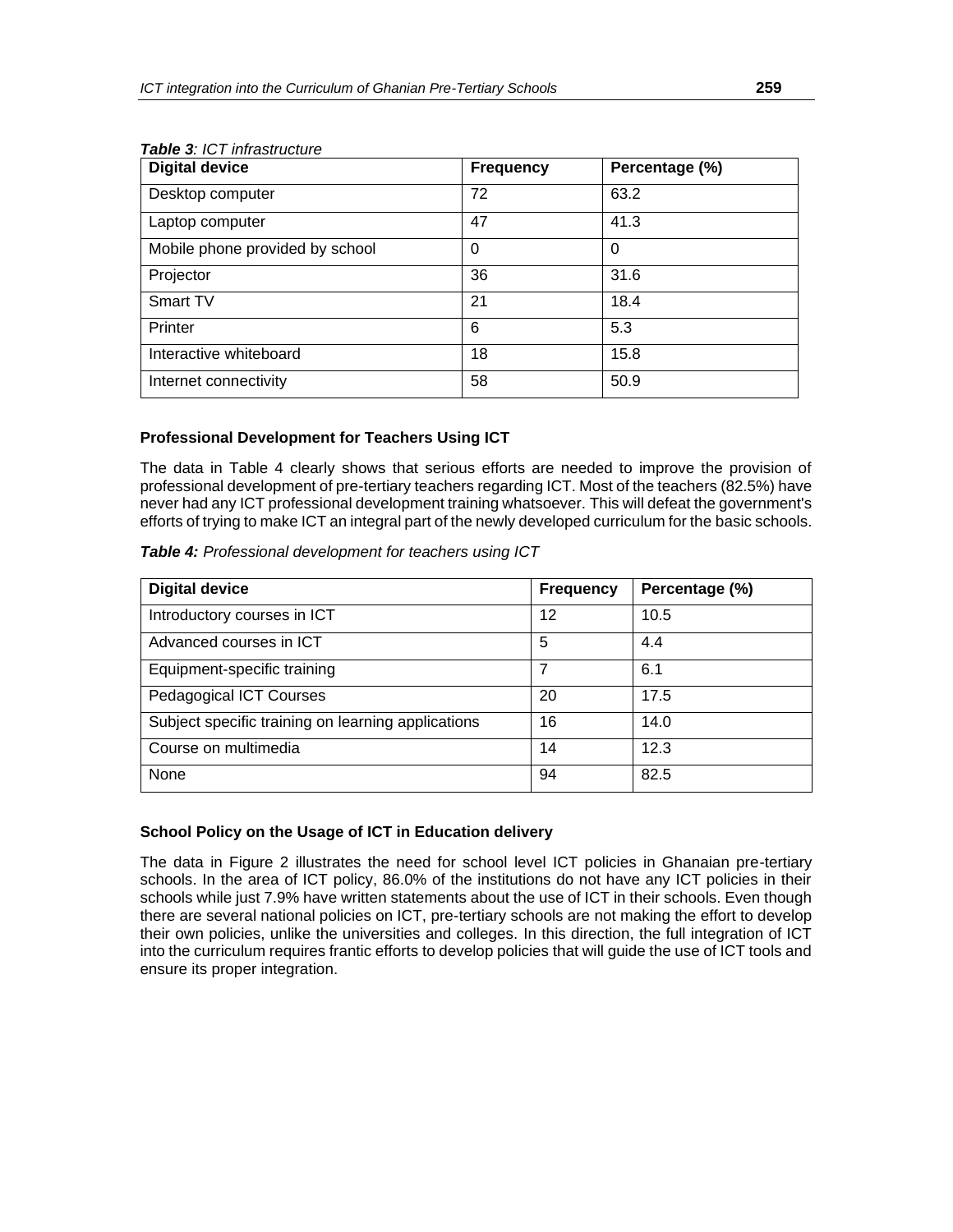

**Figure 2:** ICT policy of teaching and learning

### **ICT Integration into the Curriculum**

The data in Figure 3 illustrates the level of integration of ICT into the Ghanaian school curriculum. ICT is a teaching subject in Junior and Senior High Schools. This is the reason why all respondents (114) indicated that ICT is taught as a separate subject in their schools. However, apart from teaching ICT as a separate subject, not much is done in trying to integrate it in the teaching of other subjects such as Mathematics or Social Studies. The new curriculum for Colleges of Education and schools places more emphasis on the use of ICT in the teaching and learning of other subjects and much needs to be done for this objective to be achieved. Only 39.5% of the respondents were aware that it is a curriculum requirement to ensure the integration of ICT in Ghanaian Schools.



**Figure 3:** Integrating ICT into the curriculum

### **Barriers to Effective ICT Integration**

The research revealed inadequate numbers of computers, Internet-enabled computers, Internet bandwidth and laptops as the major barriers to effective ICT integration into the curriculum.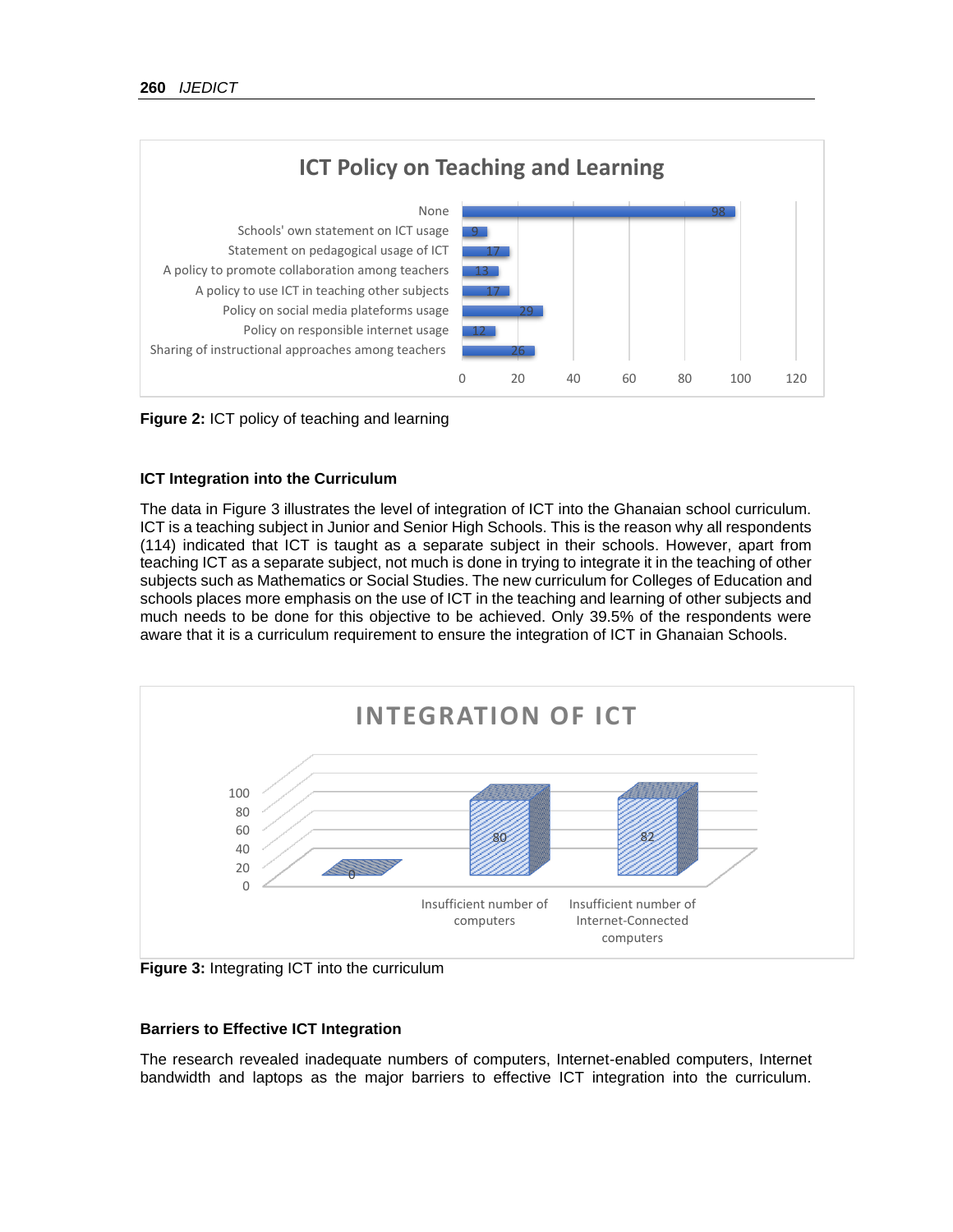Between 2017 and 2020, the government of Ghana supplied computers and Uninterrupted Power Supplies (UPS) to 926 schools across the country. This includes basic schools, Senior High Schools, and a few tertiary institutions. Several schools within the Sagnerigu municipality where this study was undertaken, benefited from the initiative. The results as illustrated in Figure 4 shows that much needs to be done.



**Figure 4**: Barriers to effective ICT integration

### **CONCLUSION**

Government should embark on aggressive infrastructure development, designing of relevant programmes to improve teacher use of ICT tools and digital content. This should include frantic efforts to ensure that teachers receive an appreciable amount of ICT professional training. Even though there are several national level policies on the integration of ICT into teaching and learning in Ghanaian basic and senior high school institutions, the study revealed that nothing is being done at the school level to implement those policies.

Efforts must therefore be made to ensure that ICT policies are developed and implemented so that the objective of universal integration of ICT into the curriculum in Ghanaian pre-tertiary schools can be achieved. Government through the Ghana Education Service may also have to consider allowing and regulating the use of digital devices such as smartphones in the classroom.

### **REFERENCES**

- Alkahtani, A. (2017). "The challenges facing the integration of ICT in teaching in Saudi secondary schools", *International Journal of Education and Development using ICT*, vol. 13, no. 1, pp. 32-51.
- Balanskat, A., Blamire, R., & Kefala, S. (2006). The ICT impact report: A review of studies of ICT impact on schools in Europe. *European Schoolnet,* vol.1, pp.1-71.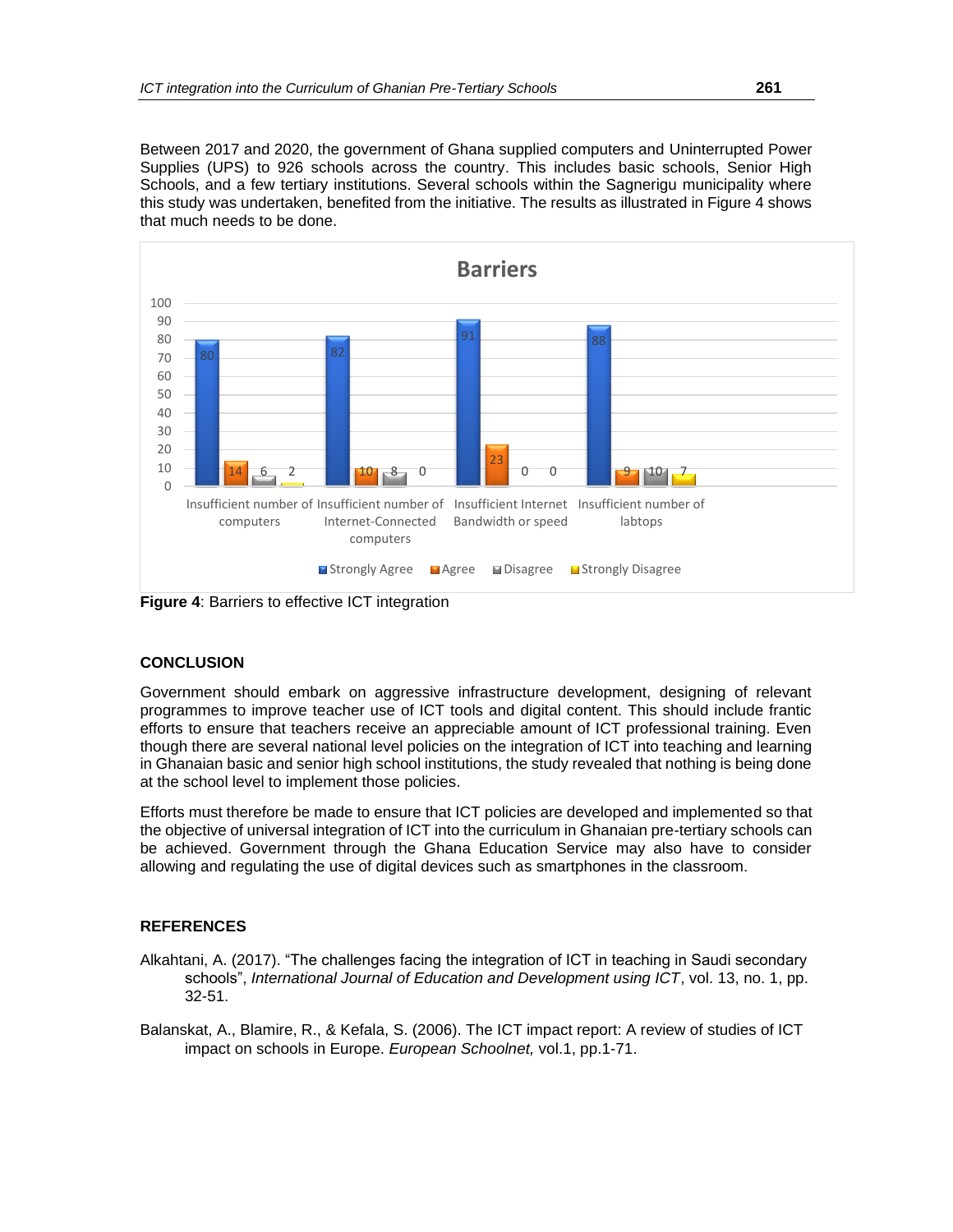- Buabeng-Andoh, C. (2015). ICT usage in Ghanaian secondary schools: teachers' perspectives. *The international journal of information and learning technology*. [Online]. vol. 32, no. 5, pp.300–312.
- Condie, R., & Munro, R. K. (2007). *The impact of ICT in schools-a landscape review*. Quality in Education Centre, University of Strathclyde
- Dei, D-G. J. (2018). "Assessing the use of Information and Communication Technology in teaching and learning in secondary schools", *Library Philosophy and Practice (e-journal).*
- Dellit, J. (2002). Using ICT for quality in teaching-learning evaluation processes. *Using ICT for Quality Teaching, Learning and Effective Management*, pp. 56–66.
- Gasior, K. (2013). "OECD: Education at a glance 2012: OECD indicators". *Sociologický Časopis/Czech Sociological Review*, vol. 49, no. 6, pp. 994–997.
- Gyamfi, S. A. (2017). Pre-service teachers' attitude towards information and communication technology usage: A Ghanaian survey. *International Journal of Education and Development using ICT*. vol. 13, no. 1, pp. 52–69.
- Hammond, M. (2014). "Introducing ICT in schools in E England: Rationale and consequences". *British Journal of Educational Technology*, vol. 45, no. 2, pp. 191–201.
- John, P. D., & Sutherland, R. (2004). "Teaching and learning with ICT: New technology, new pedagogy?" *Education, Communication & Information*, vol. 4, no. 1, pp.101–107.
- Kozma, R. B. (2005). "National policies that connect ICT-based education reform to economic and social development". *Human Technology*, vol. 1, no. 2, pp.117–156. https://doi.org/10.17011/ht/urn.2005355
- Kozma, R. B., & Anderson, R. E. (2002). "Qualitative case studies of innovative pedagogical practices using ICT". *Journal of Computer Assisted Learning*, vol. 18, no*.* 4, pp.387–394.
- Li, S., Yamaguchi, S., & Takada, J. (2018). "Understanding factors affecting primary school teachers' use of ICT for student-centered education in Mongolia". *International Journal of Education and Development Using ICT*, vol. 14, no. 1, pp 103-117.
- Li, S., Yamaguchi, S., Sukhbaatar, J., & Takada, J. (2019). "The Influence of Teachers' Professional Development Activities on the Factors Promoting ICT Integration in Primary Schools in Mongolia". *Education Sciences*, vol. 9, no. 2, pp. 1-18. https://doi.org/10.3390/educsci9020078
- Livingstone, S. (2012). "Critical reflections on the benefits of ICT in education". *Oxford Review of Education*, vol. 38, no. 1, pp. 9–24.
- Mafuraga, M. and Moremi, M. (2017). "Integrating information and communication technology in english language teaching: a case study of selected Junior secondary schools in Botswana", *International Journal of Education and Development Using ICT*, vol. 13, no. 1, pp. 103-119.
- Ministry of Education, Republic of Ghana (2008). Ministry of Education, ICT In Education Policy, August 2015. Republic of Ghana.